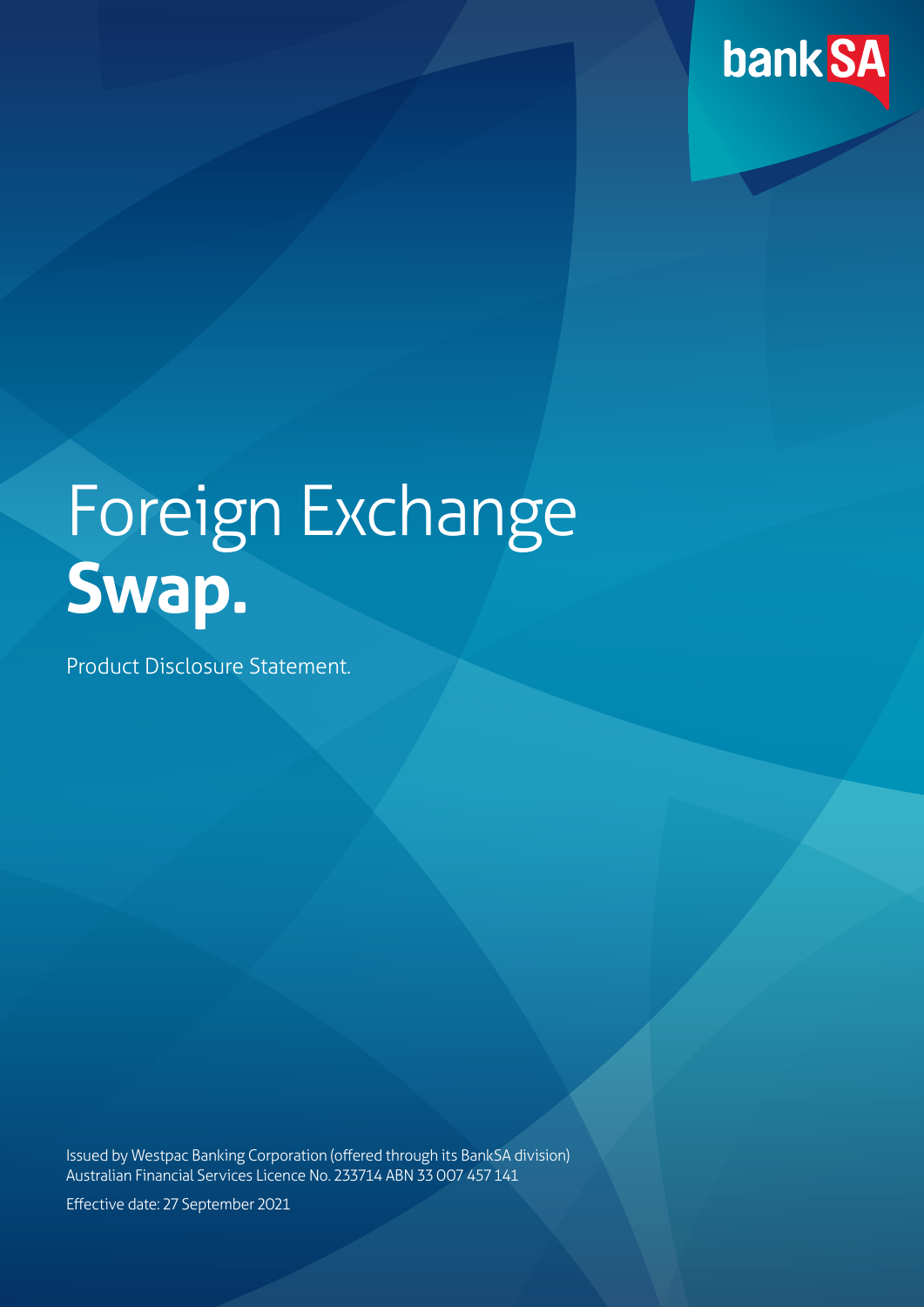# <span id="page-1-0"></span>**Important information.**

A Product Disclosure Statement (PDS) is an information document. Its purpose is to provide you with enough information so that you can decide if the product will meet your needs. A PDS is also a tool for comparing the features of other products you may be considering. If you have any questions about this product, please contact us on any of the numbers listed at the back of this PDS.

This PDS relates to Foreign Exchange Swaps (FX Swaps) issued by Westpac Banking Corporation and offered through its BankSA division ("BankSA, we, us, our"). An FX Swap is a sophisticated financial product requiring a good understanding of the way foreign exchange contracts and markets work.

You should read and consider all sections of this PDS carefully before making a decision about the suitability of this product for you. You may also wish to obtain independent expert advice.

If you decide to enter into an FX Swap, you should keep a copy of this PDS and any associated documentation. You should also promptly tell us if at any time you experience any financial difficulty.

The meaning of some terms in this PDS (indicated by using a capital letter at the beginning of the term) is included in the Glossary on page 14.

The information set out in this PDS is general in nature. It has been prepared without taking into account your objectives, financial situation or needs. Because of this, you should consider its appropriateness having regard to your objectives, financial situation and needs. By providing this PDS, BankSA does not intend to provide financial advice or any financial recommendations.

Information relating to FX Swaps that is not materially adverse may change from time to time.

The information in this PDS may be updated and made available to you on our website at www.banksa.com.au. We will provide you with a paper copy of any updated information posted on our website on request without charge. If there is a change to information relating to FX Swaps that is materially adverse, we will (depending on the nature of the change or event) notify you within three months of the change or event and will issue a replacement or supplementary PDS where required.

This PDS, and any invitation to apply for an FX Swap that this PDS relates to, is intended for retail clients in Australia only. Distribution of it in jurisdictions outside Australia may be restricted by law and persons who come into possession of it, who are not in Australia, should seek advice. If you are in Australia and have received it electronically, we will give you a paper copy on request, without charge. To obtain a copy, refer to the contact details listed at the back of this PDS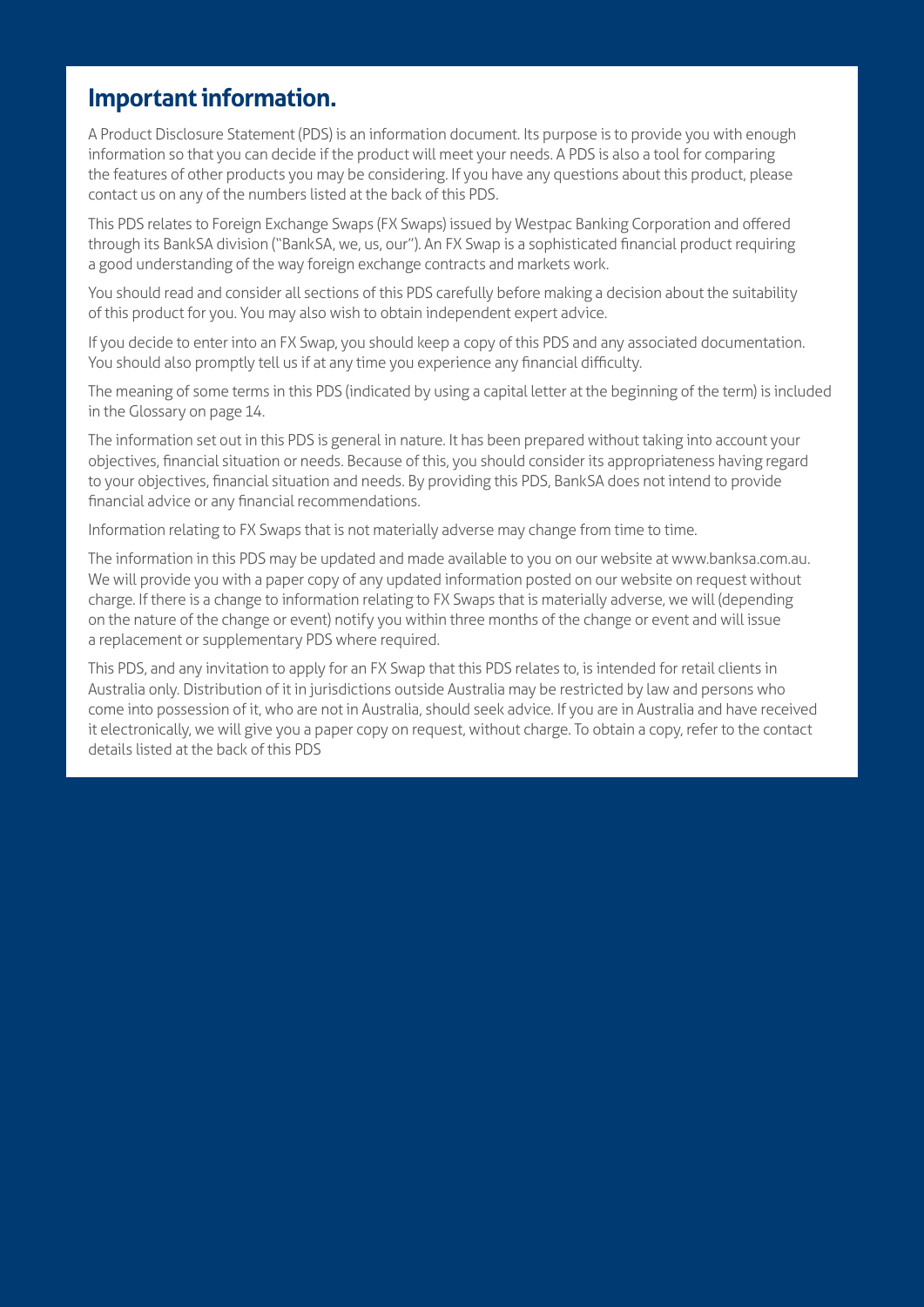# **Contents.**

| Scenario 1 - Foreign Currency payment in two days' time |  |
|---------------------------------------------------------|--|
|                                                         |  |
|                                                         |  |
|                                                         |  |
|                                                         |  |
|                                                         |  |
|                                                         |  |
|                                                         |  |
|                                                         |  |
|                                                         |  |
|                                                         |  |
|                                                         |  |
|                                                         |  |
|                                                         |  |
|                                                         |  |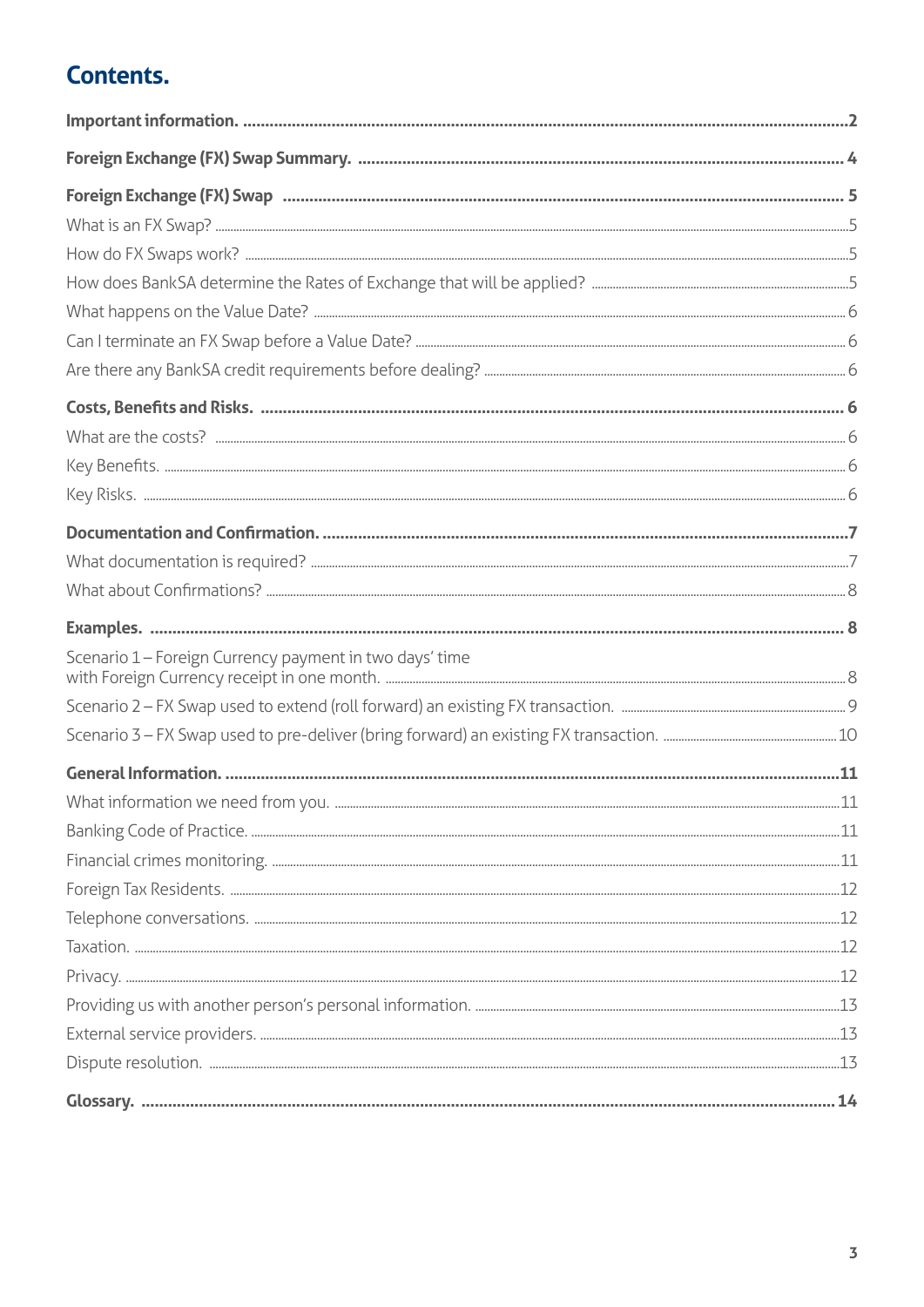# <span id="page-3-0"></span>**Foreign Exchange (FX) Swap Summary.**

| <b>Issuer</b>                               | <b>Westpac Banking Corporation (offered through its BankSA division)</b><br>AFSL 233714 ABN 33 007 457 141.                                                                                                                                        |
|---------------------------------------------|----------------------------------------------------------------------------------------------------------------------------------------------------------------------------------------------------------------------------------------------------|
| <b>Purpose</b>                              | An FX Swap is an agreement to exchange one currency for another at an agreed rate on<br>an agreed date and to re-exchange those two currencies at a later date at an agreed rate.<br>It may help you to manage a currency risk you are exposed to. |
| <b>Suitability</b>                          | An FX Swap may be suitable if you have a genuine commercial need to manage currency<br>risk associated with a particular Currency Pair. It should not be used for trading or<br>speculative purposes.                                              |
| Costs                                       | There are no direct fees. See "What are the costs?" on page 6 for more information.                                                                                                                                                                |
| <b>Key Benefits</b>                         | Protection - An FX Swap can help you fund your foreign exchange requirements while<br>providing you with protection against unfavourable exchange rate movements.                                                                                  |
|                                             | <b>Coverage</b> - FX Swaps are available for a wide range of currencies. Please contact us<br>to confirm whether your desired currency is covered. Our contact details are set out<br>on back cover.                                               |
|                                             | Cash flow certainty - An FX Swap allows you to exchange one currency for another<br>at an agreed rate on an agreed date and to re-exchange those currencies at an agreed rate<br>on a later date.                                                  |
|                                             | <b>Flexibility</b> - Key variables, including the Value Dates and the Contract Amount, can be<br>tailored to meet your particular needs.                                                                                                           |
|                                             | See the section titled "Key Benefits" on page 6 for more information.                                                                                                                                                                              |
| <b>Key Risks</b>                            | <b>Opportunity loss</b> - You will not receive the benefit of any favourable exchange rate<br>movements that occur on either leg of the FX Swap.                                                                                                   |
|                                             | Variation/Early termination - You can vary or terminate an FX Swap early but there may<br>be a cost if you do so.                                                                                                                                  |
|                                             | No cooling-off period - There is no cooling-off period.                                                                                                                                                                                            |
|                                             | Counterparty and operational risk - BankSA has performance obligations under<br>an FX Swap. You need to form a judgment of our ability to meet those obligations.                                                                                  |
|                                             | <b>Currency restrictions</b> - Some currencies may be subject to legal and regulatory<br>obligations.                                                                                                                                              |
|                                             | Use of agent and correspondent banks - BankSA may use agents and correspondent banks<br>to deliver some currencies (other than Australian dollars).                                                                                                |
|                                             | See the section titled "Key Risks" on page 6 and the section titled "Can I terminate an FX<br>Swap before a Value Date?" on page 6 for more information.                                                                                           |
| <b>Term</b>                                 | 1 day to 2 years after the Trade Date.<br>(a Value Date later than 2 years after the Trade Date may be available on request).                                                                                                                      |
| <b>Minimum Transaction</b><br><b>Amount</b> | There is no minimum transaction amount.                                                                                                                                                                                                            |
| <b>How to Apply</b>                         | Contact your existing BankSA representative. Alternatively, you can contact us at the details<br>listed at the back of this PDS.                                                                                                                   |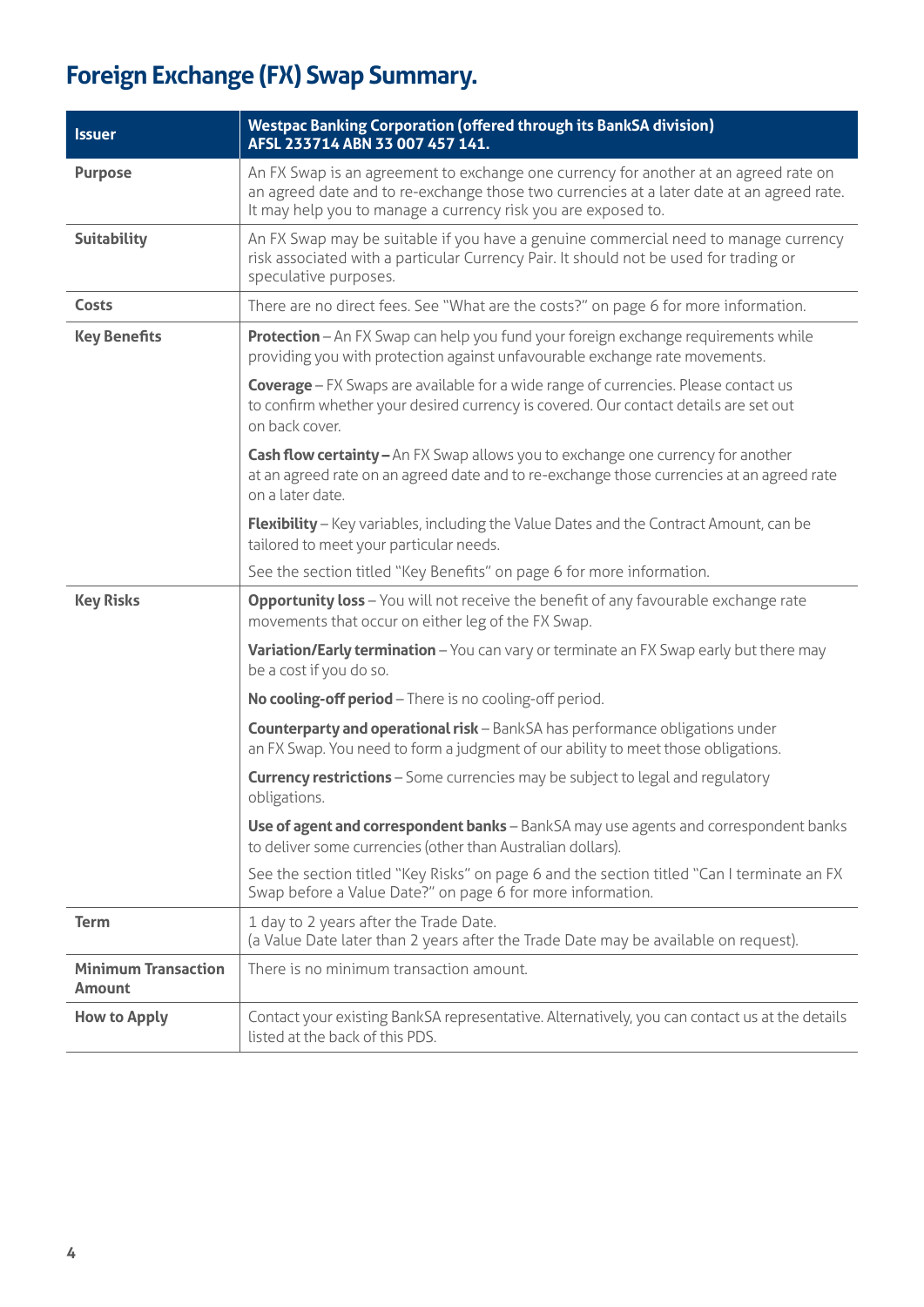# <span id="page-4-0"></span>**Foreign Exchange (FX) Swap**

# **What is an FX Swap?**

An FX Swap is an agreement between you and BankSA to exchange one currency for another at an agreed exchange rate on an agreed date and to re-exchange those two currencies on a later date at an agreed rate. It can help you fund your foreign exchange requirements while providing you with protection against unfavourable exchange rate movements.

An FX Swap may be useful in managing the currency risk associated with exporting or importing goods denominated in foreign currency, investing or borrowing overseas, repatriating profits, converting foreign currency denominated dividends, or settling other foreign currency contractual arrangements

# **How do FX Swaps work?**

When you enter into an FX Swap, you will nominate the two currencies to be exchanged. These currencies are known as the Currency Pair and must be acceptable to BankSA.

You will also nominate the Contract Amounts that will apply to each leg of the swap, the Value Date for the First Leg of the FX Swap, on which the initial exchange of the two currencies takes place, and the Value Date for the Second Leg of the swap, on which the re-exchange takes place. BankSA will then determine the respective Rates of Exchange that will be applied to each leg of the FX Swap based on details provided by you.

On each Value Date, the Contract Amount must be exchanged with BankSA at the agreed Rate of Exchange, irrespective of what the Foreign Exchange Rate is at that time.

In most cases the Contract Amount for one of the currencies will be the same across each leg of an FX Swap. It is, however, possible to request that different Contract Amounts be used in each leg to better match an underlying exposure that you have. These amounts must be agreed up front.

In effect, an FX Swap is simply two FX transactions packaged together, albeit with different value dates, rates of exchange and potentially contract amounts.

# **How does BankSA determine the Rates of Exchange that will be applied?**

Each Rate of Exchange is an agreed exchange rate at which the Currency Pair will be exchanged on the relevant Value Date for the agreed Contract Amount. BankSA determines the Rate of Exchange for a Value Date taking several factors into account, including:

- the Currency Pair and the time zone you choose to trade in;
- the Value Date;
- Global Foreign Exchange Rates;
- the Contract Amount, and BankSA's inability to trade small amounts in the Global Market;
- market volatility;
- market interest rates of the countries of the Currency Pair; and
- BankSA's profit margins.

The Rate of Exchange for the First Leg of an FX Swap will depend on when settlement is to occur. If it occurs two business days after the Trade Date a Spot Exchange Rate will be applied. For all other dates an adjusted spot rate will be agreed with you.

The difference between the Rate of Exchange on the First Leg of the FX Swap and the Rate of Exchange on the Second Leg of the FX Swap is referred to as the Swap Margin. It will reflect the difference in inter-bank interest rates between the currencies that make up the Currency Pair.

The Swap Margin does not represent a forecast that BankSA has made for the term of the FX Swap contract, nor does it infer what future exchange rates will be.

A Swap Margin can be either a positive or a negative number. When a Swap Margin is a positive number, it is added to the Rate of Exchange applied to the First Leg of the FX Swap in order to determine the Rate of Exchange that will be applied to the Second Leg; when it is a negative number, it is subtracted from the Rate of Exchange applied to the First Leg.

In specific situations you may request us to set the Rate of Exchange that is applied to either the First Leg or the Second Leg of an FX Swap at a particular rate so that it matches the Rate of Exchange on an existing FX transaction that you have in place. If we agree to your request we will provide you with a Swap Margin based on the agreed Rate of Exchange. We will not always agree to do this and as part of this process may require you to sign our Historical rate rollover (HRR) documentation – see "Are there any BankSA credit requirements before dealing?" on page 6 and "What documentation is required?" on page 7.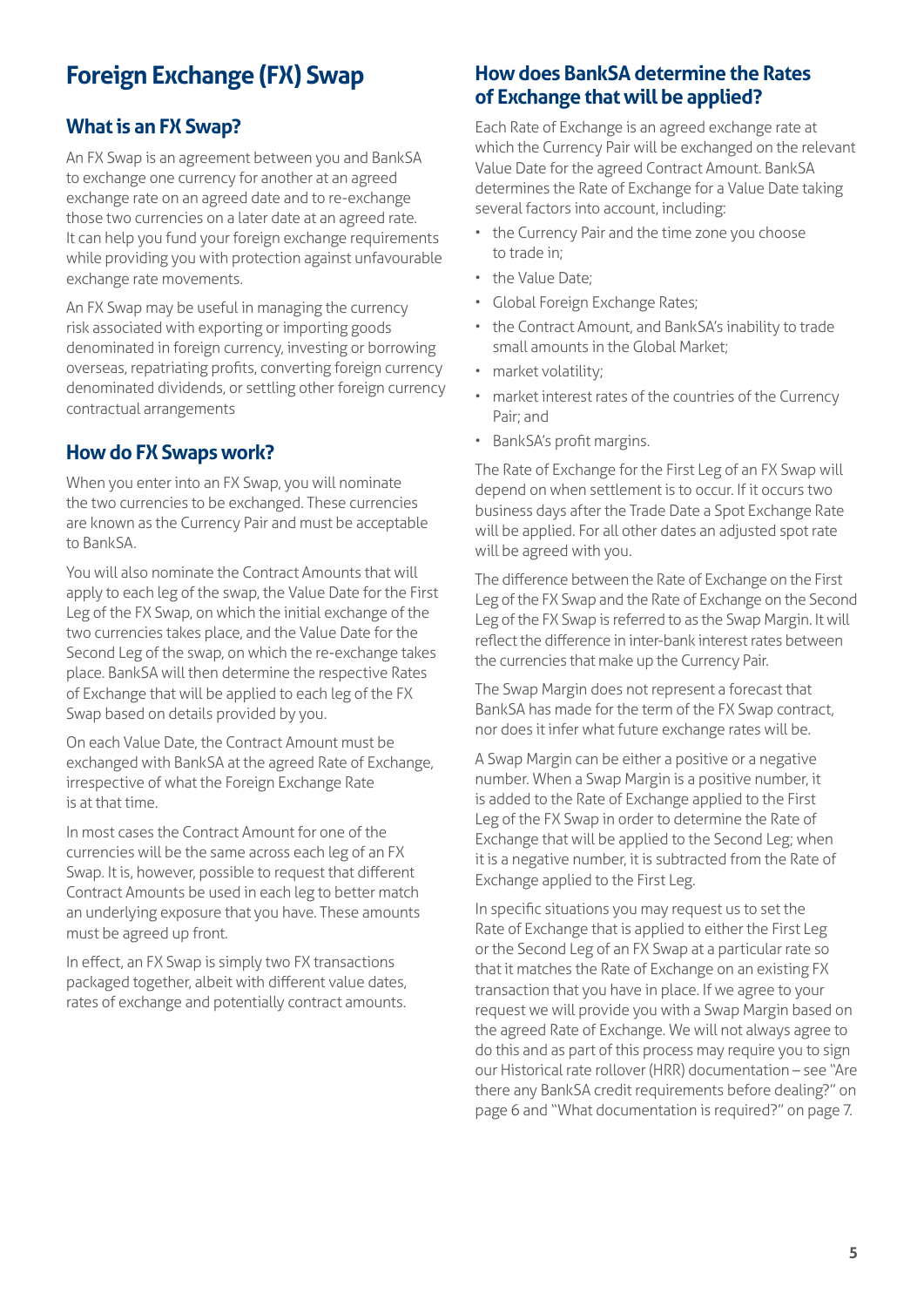# <span id="page-5-0"></span>**What happens on the Value Date?**

Depending on the terms of your FX Swap, on the Value Date you may need to provide BankSA with either foreign currency or Australian dollars (AUD). You can provide foreign currency either by telegraphic transfer or by transferring funds from a foreign currency account/ deposit. You must provide AUD in Clear Funds. On receipt of the funds, BankSA will deposit amounts owing to you into a BankSA bank account (in your name), denominated in the relevant currency. Alternative arrangements can be made with BankSA's agreement.

If you fail to provide BankSA with the agreed foreign currency or Australian dollars on the Value Date, this may constitute an event of default under the agreement entered into between us. You should refer to the relevant agreement (including any master dealing agreement) for further information.

# **Can I terminate an FX Swap before a Value Date?**

You may ask us to terminate either or both legs of an FX Swap at any time prior to settlement occurring on a Value Date. We may then provide you with a termination quote. There will be a cost or a gain arising as a result of termination. If you accept the termination quote, we may terminate the FX Swap.

Our quote will incorporate the same variables used when pricing the original FX Swap. These will be adjusted for the prevailing market conditions in respect of the remaining term of the FX Swap. We will also need to consider the cost of reversing or offsetting your original transaction. When doing this we take into account the current market rates that apply to any offsetting transactions.

## **Are there any BankSA credit requirements before dealing?**

Before entering into an FX Swap, BankSA will assess your financial position to determine whether or not your situation satisfies our normal credit requirements. BankSA will advise you of the outcome of its review as soon as practicable.

If your application is successful, you will need to sign BankSA's standard finance documentation. This documentation sets out the terms of the credit approval and other matters relevant to your application.

Please note that even if you satisfy our normal credit requirements, BankSA is not bound to accept your application and may reject your application at the sole discretion of BankSA.

# **Costs, Benefits and Risks.**

# **What are the costs?**

There are no direct fees for entering into an FX Swap.

While there are no up-front out of pocket costs with establishing an FX Swap, BankSA derives financial benefit by incorporating a margin into each Rate of Exchange. This means that these rates may be different to the market rates prevailing at that time. In effect, you pay for the FX Swap by accepting the Rates of Exchange quoted by BankSA for the agreed terms of the contract.

# **Key Benefits.**

#### **Protection.**

An FX Swap provides you with protection against unfavourable foreign exchange movements on each leg between the time you enter into the transaction and the corresponding Value Date. This can assist you in managing your foreign currency exposures. On the Value Date, you will be protected at the Rate of Exchange for the specified Contract Amount.

#### **Coverage.**

FX Swaps are available for a wide range of currencies. Please contact us to confirm whether your desired currency is covered. Our contact details are set out on the back page.

#### **Cash flow certainty.**

FX Swaps allow you to exchange one currency for another at an agreed rate on an agreed date. This may assist you in settling contractual arrangements denominated in foreign currency.

#### **Flexibility.**

FX Swaps are flexible. Key variables, including the Value Dates and Contract Amounts, can be tailored to meet your particular needs. Also, you may be able to further tailor your FX Swap by setting one of the Rates of Exchange to match the Rate of Exchange on an existing FX transaction that you are looking to shift the maturity date of.

# **Key Risks.**

#### **Variation/Early termination.**

Terminations may result in a cost to you – see the section titled "Can I terminate an FX Swap before a Value Date?" on this page.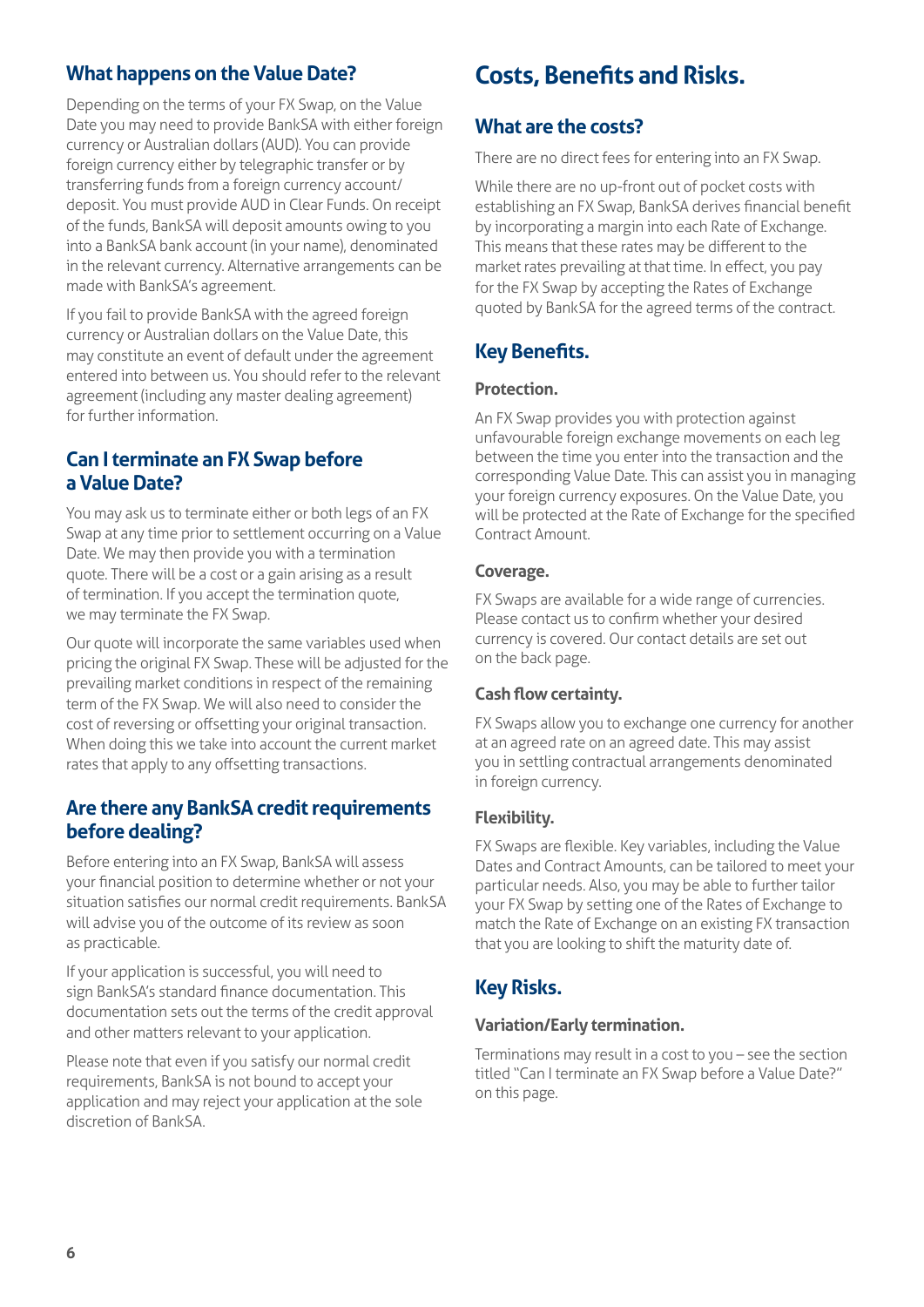## <span id="page-6-0"></span>**No cooling-off period.**

There is no cooling-off period. This means that, in most circumstances, once you enter into an FX Swap, you cannot terminate or vary the FX Swap without our consent. See "Variation/Early termination" section on previous page.

## **Opportunity loss.**

You will not receive the benefit of favourable exchange rate movement between the time you enter into an FX Swap and each Value Date.

The rate achieved with an FX Swap for each leg may not be as favourable as the rate you could have achieved if you had not entered into any contract at all.

## **Counterparty and operational risk.**

As is the case with most financial markets products we enter into, we have performance obligations under an FX Swap. If we are unable to perform our obligations under your FX Swap, you would be exposed to market exchange rate fluctuations as if you had not entered into an FX Swap.

Our ability to fulfil our obligations is linked to our financial wellbeing and to the effectiveness of our internal systems, processes and procedures. The First type of risk (our financial wellbeing) is commonly referred to as credit or counterparty risk. The Second type of risk (the effectiveness of our internal systems, processes and procedures) is commonly referred to as operational risk.

You must make your own assessment of our ability to meet our obligations. However, as a regulated Australian bank, we are subject to prudential regulation which is intended to reduce the risk of us failing to perform our obligations.

More information about Westpac Banking Corporation, including copies of our recent financial statements, is available on our website at westpac.com.au

#### **Currency restrictions.**

Delivery of some currencies may be governed by, or subject to certain legal and regulatory requirements and obligations. It is your responsibility to ensure that these laws and regulations are complied with and we suggest you seek and obtain your own independent, expert advice in relation to such matters.

#### **Use of agent and correspondent banks**

To deliver some currencies (other than AUD), we may use agents and correspondent banks. We will use reasonable care in the selection of such agents and correspondent banks.

If the agent or correspondent bank fails to deliver the required currency when due, we will work with the agent or correspondent bank to effect delivery. If after such action delivery cannot be made, we will promptly return your funds or make alternative arrangements with you.

To the extent allowed by law, BankSA will not be liable for any direct or indirect losses, claims, actions or expenses incurred by you as a result of the failure by an agent or correspondent bank to deliver the required currency.

# **Documentation and Confirmation.**

# **What documentation is required?**

## **Master dealing agreement.**

You will usually need to sign a master dealing agreement if you want to enter into an FX Swap. This will either be an agreement with us or an industry standard master dealing agreement.

We will advise you which master dealing agreement you need to sign.

The master dealing agreement governs the dealing relationship between you and us and sets out the terms and conditions that will apply to all transactions that we enter into with you that are covered by the agreement. In particular, they document the situations where those transactions can be terminated and the way the amount to be paid following termination is calculated.

You will be provided with a copy of the relevant master dealing agreement and we strongly recommend that you fully consider its terms before signing. You should obtain independent advice if you do not understand any aspect of the document.

#### **Documentation for certain restricted currencies.**

Other documentation may be required for FX Swaps involving certain currencies. Where possible, we will attempt to inform you of any specific requirements; however you are responsible for complying with any legal or regulatory obligations. We suggest that you seek and obtain your own independent, expert advice in relation to such matters.

#### **Email or facsimile authority and indemnity.**

If you would like to provide us with email or facsimile instructions in relation to FX Swaps, we will require you to complete an email or facsimile authority and indemnity. The purpose of the email or facsimile authority and indemnity is to protect us against the consequences of acting upon instructions which may not represent your genuine wishes, but which appear to us to be genuine.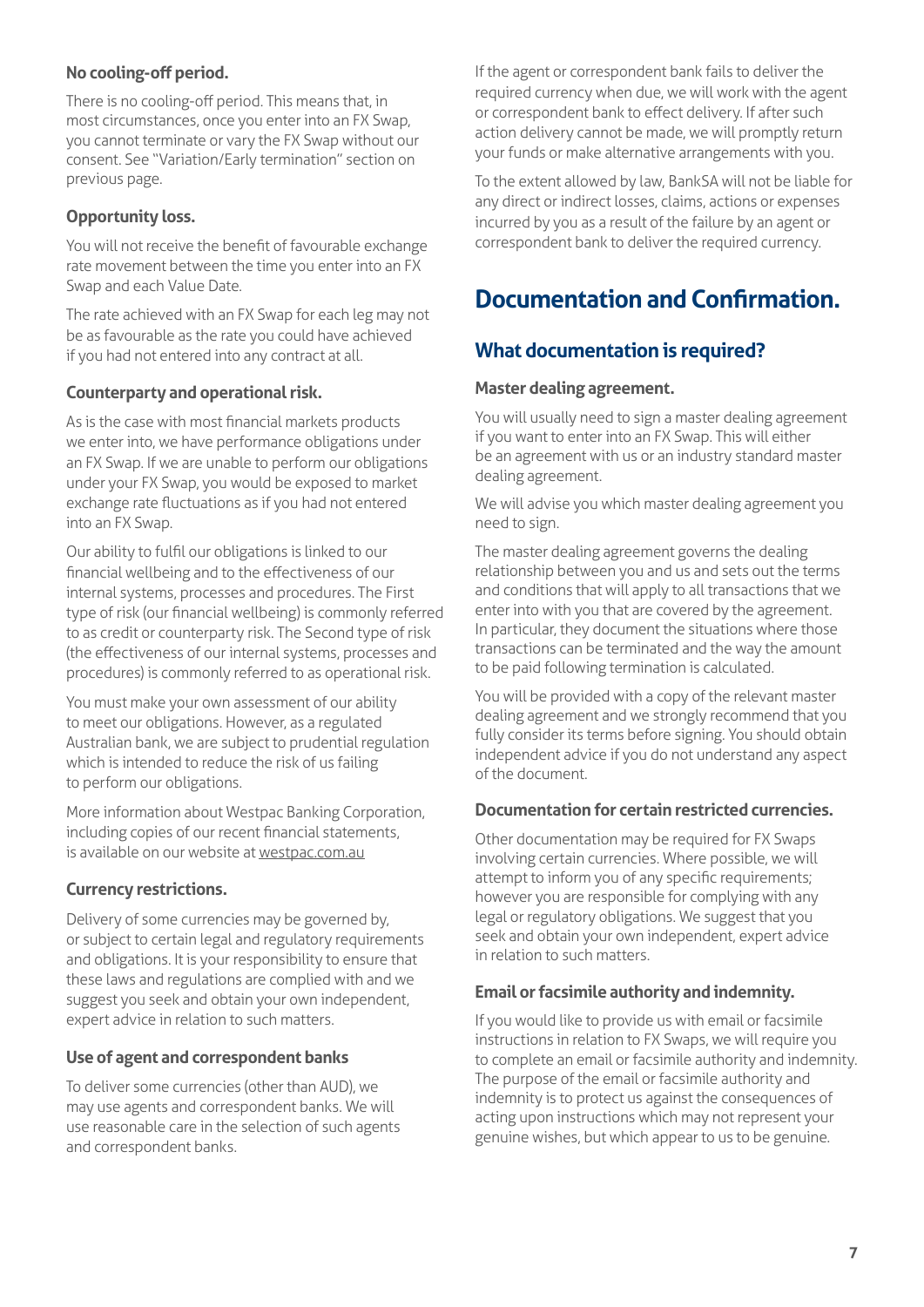## <span id="page-7-0"></span>**Historical Rate Rollover (HRR).**

If you wish to set the Rate of Exchange that is applied to one of the legs of an FX Swap you may be required to sign our standard HRR documentation. This document sets out a number of requirements that you will need to satisfy before we will consider your request to do this. It does not guarantee that we will always agree to do this. That decision will be subject to our credit approval process. A copy of our HRR documentation is available on request.

You should make your own assessment and obtain your own advice regarding the risks associated with using FX Swaps to effectively vary the maturity date of an existing FX transaction where you are looking to manage cashflow outcomes.

#### **Other documentation.**

You may be requested to complete additional documentation before you enter into an FX Swap, depending on the outcome of BankSA's assessment of your creditworthiness. We will inform you if any further documentation is required at that time.

## **What about Confirmations?**

The commercial terms of a particular FX Swap will be agreed at the time of dealing. This may occur verbally over the phone, in writing or by any other means (including electronic means). Once we reach an agreement, both you and BankSA are bound by the terms of the FX Swap.

Shortly after entering into an FX Swap, BankSA will send you a Confirmation outlining the commercial terms of the transaction. You will need to sign this Confirmation and return it to BankSA as soon as possible. This Confirmation evidences the transaction you entered into with us.

The Confirmation will include:

- the Contract Amounts for each leg e.g., the underlying currency amounts being transacted on each leg;
- the Rate of Exchange for each Leg; and
- the Value Dates on which each leg of the transaction is settled.

It is extremely important that you check the Confirmation to make sure that it accurately records the terms of the transaction. If there is a discrepancy between your understanding and the Confirmation, you will need to raise it with your BankSA representative as a matter of urgency.

# **Examples.**

**The examples below are illustrative only and use rates and figures selected to demonstrate how the product works. In order to assess the merits of any FX Swap, you would need to use the actual rates and figures quoted to you at the time. Note that the calculations below include rounding of decimal places.** 

## **Scenario 1 – Foreign Currency payment in two days' time with Foreign Currency receipt in one month.**

You are an Australian based importer due to pay 100,000 United States dollars (USD) in two days' time for raw materials you have bought overseas. At that time, you need to convert your AUD into USD.

You also have a contract to sell finished goods in one months' time for which you will be paid USD 100,000 on delivery.

While your net USD position in one months' time is netted to zero there is a timing difference in your cash flows. In one month's time you will need to convert the USD that you receive back into AUD.

You are therefore exposed to exchange rate movements between two business days and one month.

Assume the AUD/USD Spot Exchange Rate (i.e. for delivery in two business days' time) is 0.8800.

#### **If I do nothing, what exchange rate risks do I face?**

If you do nothing, the amount of AUD you will need in two days' time to obtain the USD you are due to pay will depend on the Value Today Exchange Rate applicable at that time.

If the AUD/USD exchange rate goes up, the USD will become less valuable and as a consequence, you will need less AUD when it is time to obtain the USD. Assume in this example that the AUD/USD Value Today Exchange Rate rises to 0.8850, then you will pay:

#### AUD 112,994.35 (=USD 100,000/0.8850)

If the AUD/USD Value Today Exchange Rate goes down, the opposite occurs and you will need more AUD. Assume the AUD/USD Value Today Exchange Rate falls to 0.8750, then you will pay:

#### AUD 114,285.71 (=USD 100,000/0.8750)

Similarly, with respect to the conversion of your USD receipt in one month's time the amount of AUD you will receive will depend on the exchange rate quoted on that day. In this case directional moves in the exchange rate will have the opposite effect.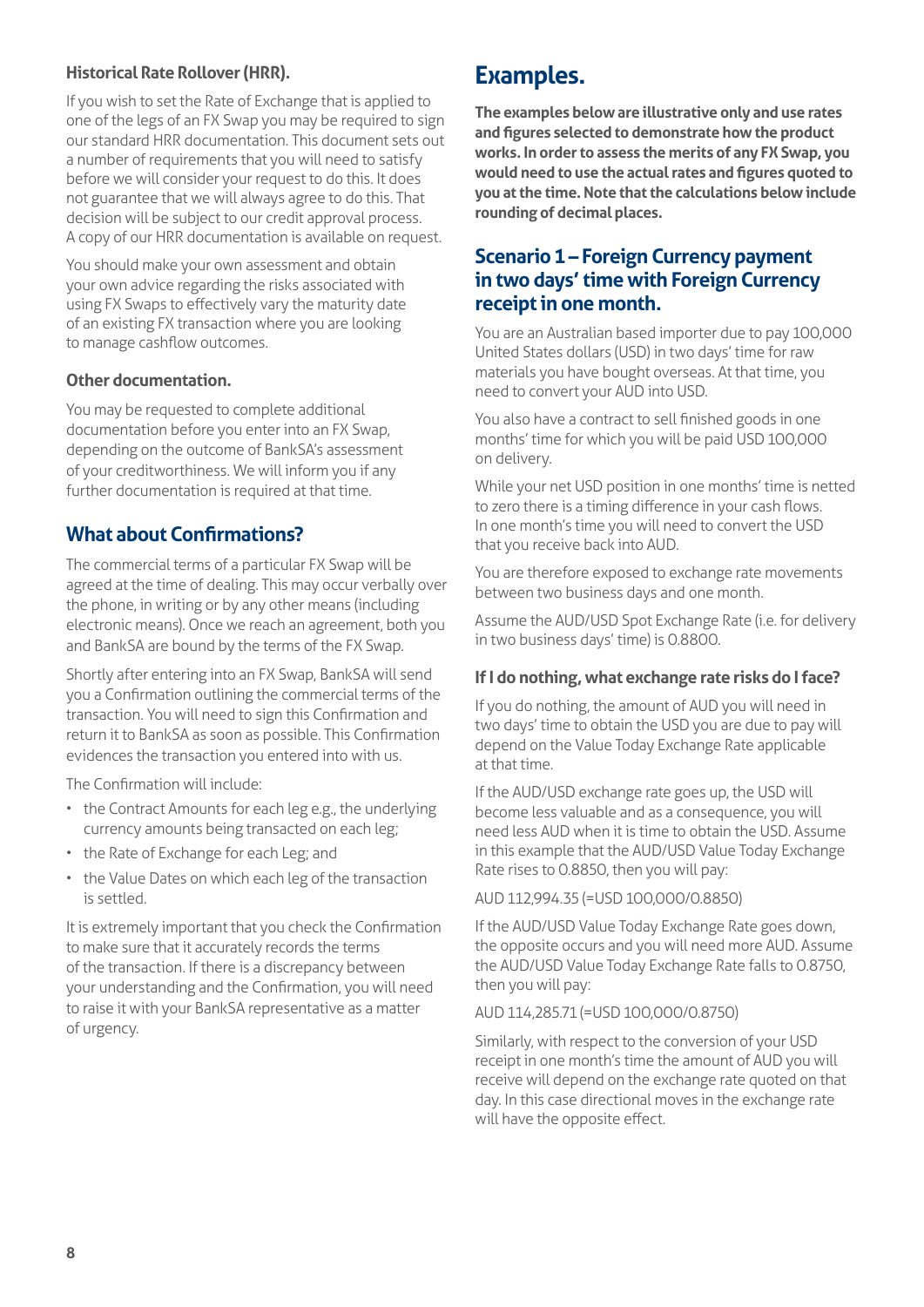<span id="page-8-0"></span>If the AUD/USD exchange rate goes up, the USD will become less valuable and as a consequence, you will receive less AUD when it is time to convert your USD receipt into AUD. Assume in this example that the AUD/USD Value Today Exchange Rate rises to 0.8850, then you will receive:

#### AUD 112,994.35 (=USD 100,000/0.8850 )

Conversely, if the If the AUD/USD Value Today Exchange Rate goes down, the opposite occurs and you will receive more AUD. Assume the AUD/USD Value Today Exchange Rate falls to 0.8750, then you will receive:

AUD 114,285.71 (=USD 100,000/0.8750)

#### **How will an FX swap change this?**

Assume that you are unsure about the direction of the AUD against the USD and that you wish to protect yourself against adverse exchange rate movements on both dates. You enter into an FX Swap with BankSA where you will buy USD 100,00 against the AUD in two days' time and sell USD 100,000 against the AUD in one months' time.

We agree to use the current Spot Exchange Rate of 0.8800 as the Rate of Exchange for the First Leg of the FX Swap and BankSA determines the Swap Margin to be -0.0010. You accept the quoted price. Accordingly, the Rate of Exchange for the Second Leg of the swap becomes 0.8790.

In two days' time, regardless of whether the AUD/USD exchange rate rises or falls, you will purchase USD 100,000 at 0.8800.You will pay:

#### AUD 113,363.36 (=USD 100,000/0.8800)

By entering into an FX Swap you have removed the uncertainty of exchange rate fluctuations over the next two days. However, in exchange for this cash-flow certainty you have also lost the opportunity to take advantage of any favourable movements.

In one months' time, regardless of whether the AUD/USD exchange rate rises or falls, you will sell USD 100,000 at 0.8790. You will receive:

#### AUD 113.765.64 (=USD 100,000/0.8790)

By entering into an FX Swap you have removed the uncertainty of exchange rate fluctuations over the next month. However, in exchange for this cash-flow certainty you have also lost the opportunity to take advantage of any favourable movements.

# **Scenario 2 – FX Swap used to extend (roll forward) an existing FX transaction.**

You are an Australian based exporter with a Forward Exchange Contract in place with BankSA to sell 100,000 USD against the AUD in one week's time at a Rate of Exchange of 0.8800. You have just been notified that your shipment of goods has been delayed and you will not receive payment for your goods for another two months.

In the absence of the delay you were required to exchange the Contract Amount at the Rate of Exchange in one week's time. At that time you were due to receive:

#### AUD 113,636.36 (=USD 100,000/0.8800)

With the delay you will not have USDs to sell in one week's time. You will now have them to sell two months later than you originally expected.

You contact BankSA and request an FX Swap where you will Buy USD 100,000 against the AUD in one week's time and Sell USD 100,000 against the AUD two months later. You further request that the First Leg of the FX Swap be based off a Rate of Exchange of 0.8800. After assessing your request BankSA agrees to provide you with an FX Swap price.

Based off the requested Rate of Exchange for the First Leg of the FX Swap of 0.8800, the Contract Amounts required, the current Spot Exchange Rate and the relevant market interest rates available for the term required, BankSA calculates the Swap Margin to be -0.0020. You accept this quote and enter into an FX Swap with BankSA.

In one week's time, on the First Leg of the FX Swap you will buy USD 100,000 against the AUD at 0.8800. On the same day under your existing FX transaction you will be required to sell USD 100,000 against the AUD at 0.8800. As both these contracts are the same exchange rate for the same USD amount all cash flows net off.

On the Second Leg of the FX Swap, two months later, when you now receive your USD, you will exchange your USD at a Rate of Exchange of 0.8780, regardless of whether AUD/USD rises or falls. You will receive:

#### AUD 113,895.22 (=USD 100,000/0.8780)

By entering into an FX Swap you have ensured that you will have an FX contract in place that will allow you to sell USD and buy AUD on the day that you now expect to receive payment for your goods. Effectively, you have extended your exchange rate protection for an additional month. However, as with the original FX Transaction, by removing the uncertainty of exchange rate fluctuations you have lost the opportunity to take advantage of any favourable movements that occur prior to the settlement of the Second Leg of the FX Swap.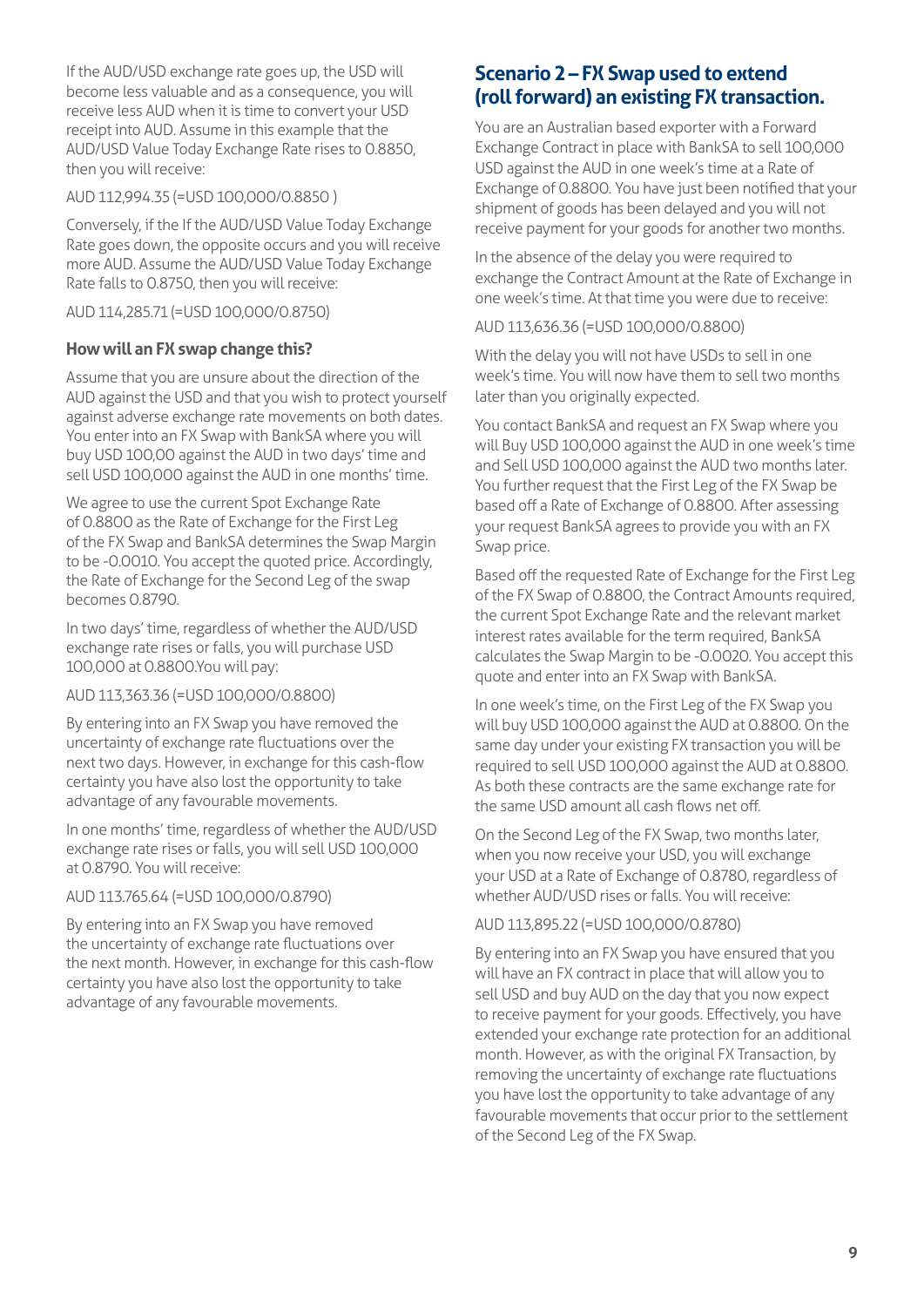<span id="page-9-0"></span>By entering into an FX Swap you have ensured that you will have an FX contract in place that will allow you to sell USD and buy AUD on the day that you now expect to receive payment for your goods. Effectively, you have extended your exchange rate protection for an additional month. However, as with the original FX Transaction, by removing the uncertainty of exchange rate fluctuations you have lost the opportunity to take advantage of any favourable movements that occur prior to the settlement of the Second Leg of the FX Swap.

In this case, for the purpose of this example, we have assumed that Australian interest rates are above US interest rates. As you are essentially not selling the USDs you are due to receive for a further two months the amount of AUD you will receive through the Second Leg of the FX Swap will be greater than what you would have received through the settlement of your original FX transaction. If we assumed that US interest rates were higher than Australian interest rates the opposite would hold true and you would receive less.

# **Scenario 3 – FX Swap used to pre-deliver (bring forward) an existing FX transaction.**

You are an Australian based importer with a Forward Exchange Contract in place with BankSA to buy 100,000 USD against the AUD in three months' time at a Rate of Exchange of 0.8830. You have just been notified that your shipment of goods has been brought forward two months and you will be required to pay for your goods at that time.

In the absence of the earlier shipment, you were required to exchange the Contract Amount at the Rate of Exchange in three months' time. At that time you were due to pay:

AUD 113,250.28 (=USD 100,000/0.8830)

With the earlier shipment you now need your USD in one month's time.

You contact BankSA and request an FX Swap where you will buy USD 100,000 in one month's time (your new payment date) and where you will sell USD 100,000 in three months' time (the Value Date of your existing FX transaction).

Based off the current Spot Exchange Rate (0.8800) and the relevant market interest rates for the required term, BankSA calculates the Rate of Exchange for the First Leg of the FX Swap to be 0.8790 and the Swap Margin to be minus 0.0020. Accordingly the Rate of Exchange for the Second Leg of the FX Swap will be 0.8770.

You accept this quote and enter into an FX Swap with BankSA.

In one month's time, on the First Leg of the swap you will buy USD 100,000 at a Rate of Exchange of 0.8790. You will pay:

AUD 113,765.64 (=USD 100,000/0.8790)

You will note that the amount you will pay here is slightly more (AUD 515.36) than the AUD amount you were due to pay under your original FX transaction in three months' time. This is because the AUD has fallen against the USD over the period to date. However, you will be compensated for this difference on the Second Leg of the FX Swap as the Rate of Exchange you will be selling USD and buying AUD at under the FX Swap (0.8770) is less than the Rate of Exchange you will be buying USD and selling AUD under your original FX Transaction (0.8830).

The net cash flow you will receive on the date corresponding to the Second Leg of the FX swap and the settlement date of your FX transaction will be:

AUD 774.81 [=(USD 100,000/0.8770) – (USD 100,000/0.8830)

If the AUD had risen over the period prior to establishing the FX Swap the opposite would occur, i.e. you would pay less AUD in one month's time for your goods but you would be required to pay BankSA a net cash amount when the two FX transactions were effectively netted on the Second Leg Value Date.

By entering into an FX Swap you have ensured that you will have an FX contract in place that will allow you to buy USD and sell AUD on the day that you must make payment for your goods. Effectively, you have aligned your exchange rate protection for an additional month with your actual exposure. However, as with the original FX Transaction, by removing the uncertainty of exchange rate fluctuations you have lost the opportunity to take advantage of any favourable movements that occur prior to the settlement of the First Leg of the FX Swap.

In this case, for the purpose of this example, we have assumed that Australian interest rates are above US interest rates. As you are buying USDs earlier now you will effectively pay less AUDs for your shipment of goods. On the First Leg of the FX swap you have paid AUD 515.36 more to buy the required USD amount (than you would have under your original FX transaction) but on the Second Leg of the FX Swap when the contract is netted off with your existing FX Transaction you will receive a payment of AUD 774.81. If we assumed that US interest rates were higher than Australian interest rates the opposite would hold true and you would have to pay more overall.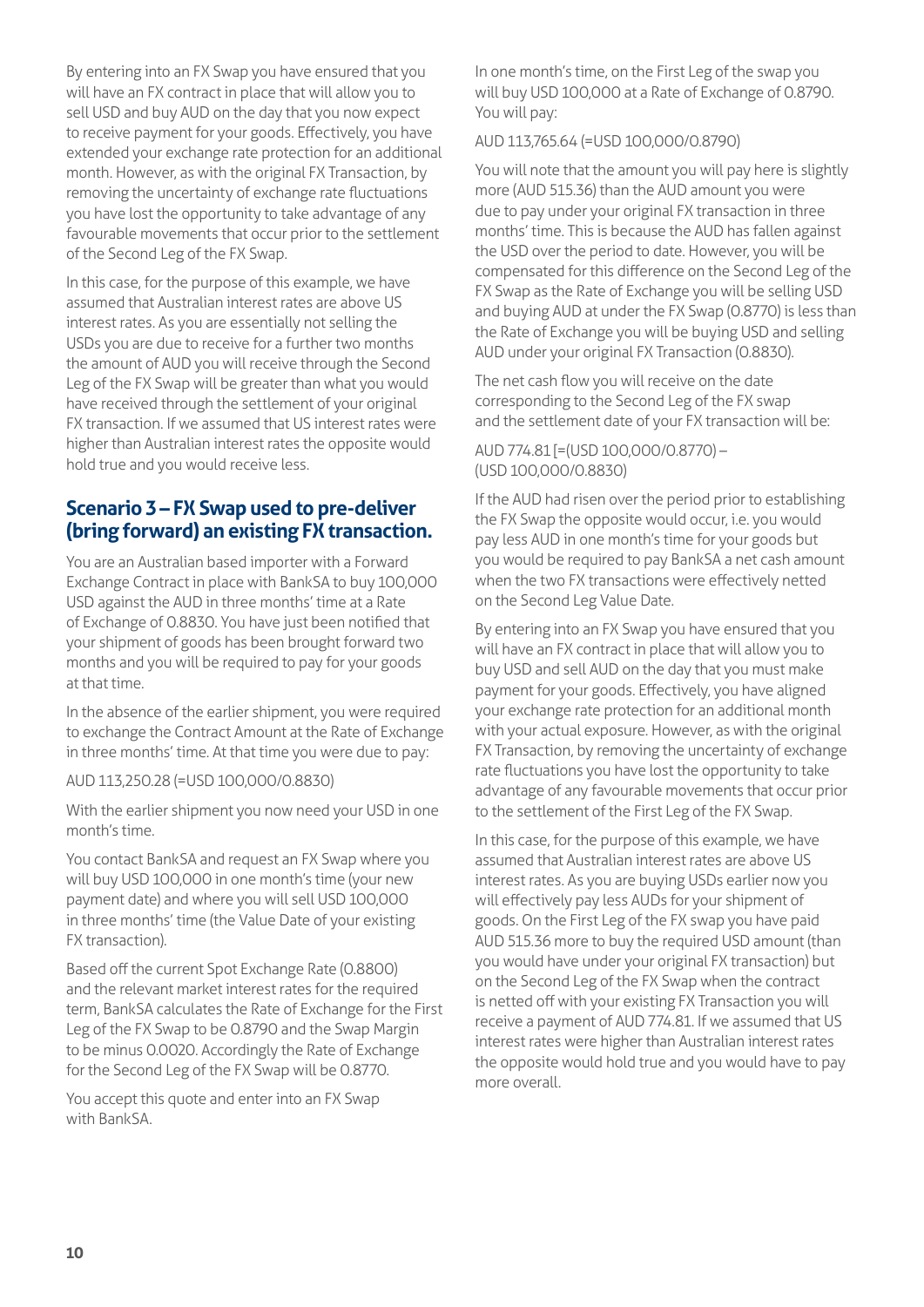# <span id="page-10-0"></span>**General Information.**

# **What information we need from you.**

In order to enter into an FX Swap with you, we'll need some important details from you. Depending on the legal nature of your business (company, partnership etc.) you will be required to provide certain documents and information to us.

Under the *Anti-Money Laundering and Counter-Terrorism Financing Act 2006* (AML/CTF Laws) it is a requirement that the account holder and all signatories to the account must be identified. So if you're opening an account for the first time this applies to you. It also applies to any account holder or signatory who is not an existing customer.

The identification requirements can be met by completing the BankSA identification procedure which involves providing identity documentation to BankSA. For information on documents required please contact any branch or refer to our website - banksa.com.au

If the account holder or any of the signatories to an account are not identified in terms of the AML/CTF Laws, the account will be blocked for all withdrawals until they are identified.

If you are an existing customer, an account signatory (or any other cardholder) identification requirements may have previously been satisfied so you don't need to provide it again, unless you are asked to do so by us.

# **Banking Code of Practice.**

We have adopted the Banking Code of Practice 2019 (Banking Code). The Banking Code sets out the standards of practice and service for Australian banks to follow when dealing with certain customers.

If you are an 'individual' or a 'small business' (each term as defined in the Banking Code), the relevant provisions of the Banking Code will apply to the banking service described in this PDS and prevail to the extent of any inconsistency with these terms and conditions.

You can obtain a copy of the Banking Code from our website or any of our branches. Please let us know if you would like to discuss whether or not the Banking Code will apply to you. Our contact details are set out on the back cover.

# **Financial crimes monitoring.**

BankSA is bound by laws that impose regulatory and compliance obligations, including obligations in relation to the prevention of money laundering and the financing of terrorism, which are the AML/CTF Laws. In order for BankSA to meet its regulatory and compliance obligations, we perform certain control and monitoring activities.

Upon entering into any FX Swap with BankSA, you agree and provide the following undertakings and agree to indemnify BankSA against any potential loss arising from any breach by you of such undertakings that:

- you are not and will not enter into any agreement with BankSA under an assumed name;
- any funds used by you to enter into an agreement with BankSA have not been derived from or related to any criminal activities;
- any payments received from BankSA will not be used in relation to any criminal activities;
- if we ask, you will provide us with additional information we reasonably require from you for the purposes of meeting our regulatory and compliance obligations, including the obligations under AML/CTF Laws (including information about the source of funds used to settle an FX Swap); and
- you and your FX Swap with BankSA will not initiate, engage or effect a transaction that may be in breach of Australian law or sanctions (or the law or sanctions of any other country).

You should be aware that:

- we may obtain information about you or any beneficial owner of an interest in an agreement with BankSA from third parties if we believe this is necessary to comply with our regulatory and compliance obligations, including AML/CTF Laws;
- transactions may be delayed, blocked, frozen or refused where we have reasonable grounds to believe that they breach Australian law or sanctions or the law or sanctions of any other country;
- where transactions are delayed, blocked, frozen or refused, BankSA and other members of the BankSA Group are not liable for any loss you suffer (including consequential loss) in connection with an FX Swap; and
- where legally obliged to do so, we may disclose information that we hold about you to our related bodies corporate or service providers, other banks, or relevant regulatory and/or law enforcement agencies (whether in or outside of Australia).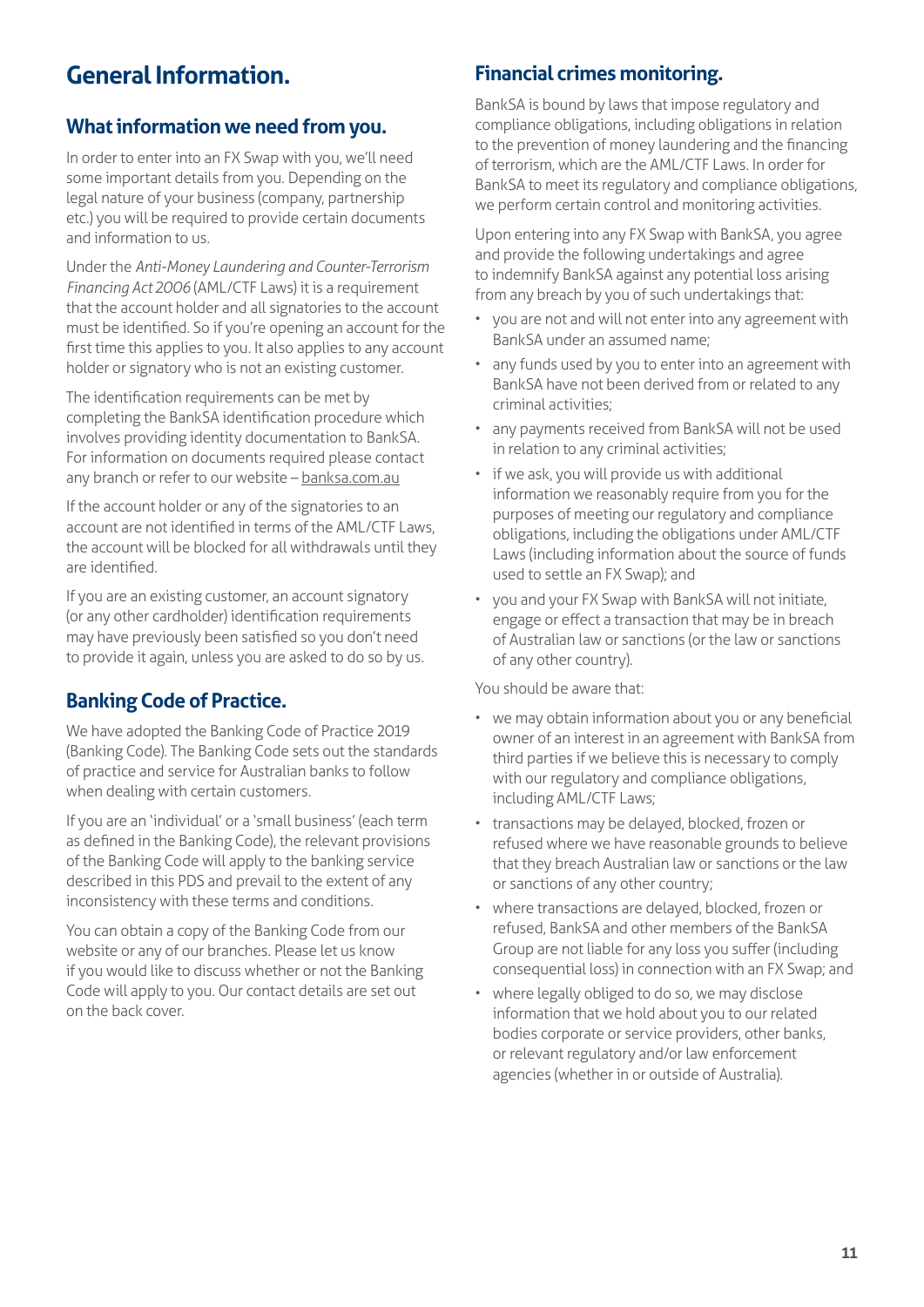# <span id="page-11-0"></span>**Foreign Tax Residents.**

We are required under domestic and international laws to collect and report financial and account information relating to individuals and organisations who are, or may be, foreign tax residents. We may ask you whether you or any shareholder, beneficiary, settlor or controlling person are a foreign tax resident from time to time, such as when you open an account with us, or if your circumstances change. If you do not provide this information to us we may be required to limit the services we provide to you.

Unless you tell us otherwise, by completing any application, you certify that any shareholder, named beneficiary, settlor or controlling person is not a foreign tax resident. You must tell us if you, or any shareholder, named beneficiary, settlor or controlling person is, or becomes, a foreign tax resident (unless an exemption applies, such as for shareholders of listed companies). Where there are no named beneficiaries (e.g. for beneficiaries identified only as a class) you must tell us if a beneficiary is a foreign tax resident immediately when any decision is made to identify and make a distribution to them. You may contact us to provide foreign tax residence information by calling 1300 725 863.

We cannot give tax advice, so please contact your independent tax advisor if you need help finding out whether any person is a foreign tax resident.

## **Telephone conversations.**

The terms of an FX Swap are usually agreed verbally over the phone, in writing or by any other means (including electronic means). Once we have reached an agreement, both you and BankSA are bound by the terms of the FX Swap.

Conversations with our dealing room and settlement departments are recorded. This is standard market practice. We do this to make sure that we have complete records of the details of all transactions. Recorded conversations are retained for a limited period and are usually used where there is a dispute or for staff training and monitoring purposes.

You will need to advise our dealer if you do not wish to be recorded. However, we will not enter into any transaction over the telephone unless the conversation is recorded.

## **Taxation.**

Taxation law is complex and its application to this product will depend on your particular circumstances. We make no claim that this product will provide a beneficial or appropriate tax outcome for you. When determining whether this product is suitable for your circumstances, you should consider the impact it will have on your own taxation position and seek professional advice on the tax implications it may have for you.

This document has been produced for use by Australian tax residents only. If you are not a resident of Australia for tax purposes and have entered into an FX Swap, you may be required to withhold tax on payments you make. If you are required to withhold an amount of tax on any payments you make as a non-resident, you are liable to gross up that payment such that we receive all amounts clear of any tax.

# **Privacy.**

We collect personal information from you to process your application, provide you with your product or service, and manage your product or service. We may also use your information to comply with legislative or regulatory requirements in any jurisdiction, prevent fraud, crime or other activity that may cause harm in relation to our products or services and help us run our business. We may also use your information to tell you about products or services we think may interest you.

If you do not provide all the information we request, we may need to reject your application or we may no longer be able to provide a product or service to you.

We may disclose your personal information to other members of the Westpac Group, anyone we engage to do something on our behalf and other organisations that assist us with our business.

We may disclose your personal information to an entity which is located outside Australia. Details of the countries where the overseas recipients are likely to be located are in our privacy policy.

As a provider of financial services, we have obligations to disclose some personal information to government agencies and regulators in Australia, and in some cases offshore. We are not able to ensure that foreign government agencies or regulators will comply with Australian privacy laws, although they may have their own privacy laws. By using our products or services, you consent to these disclosures.

We are required or authorised to collect personal information from you by certain laws. Details of these laws are in our privacy policy.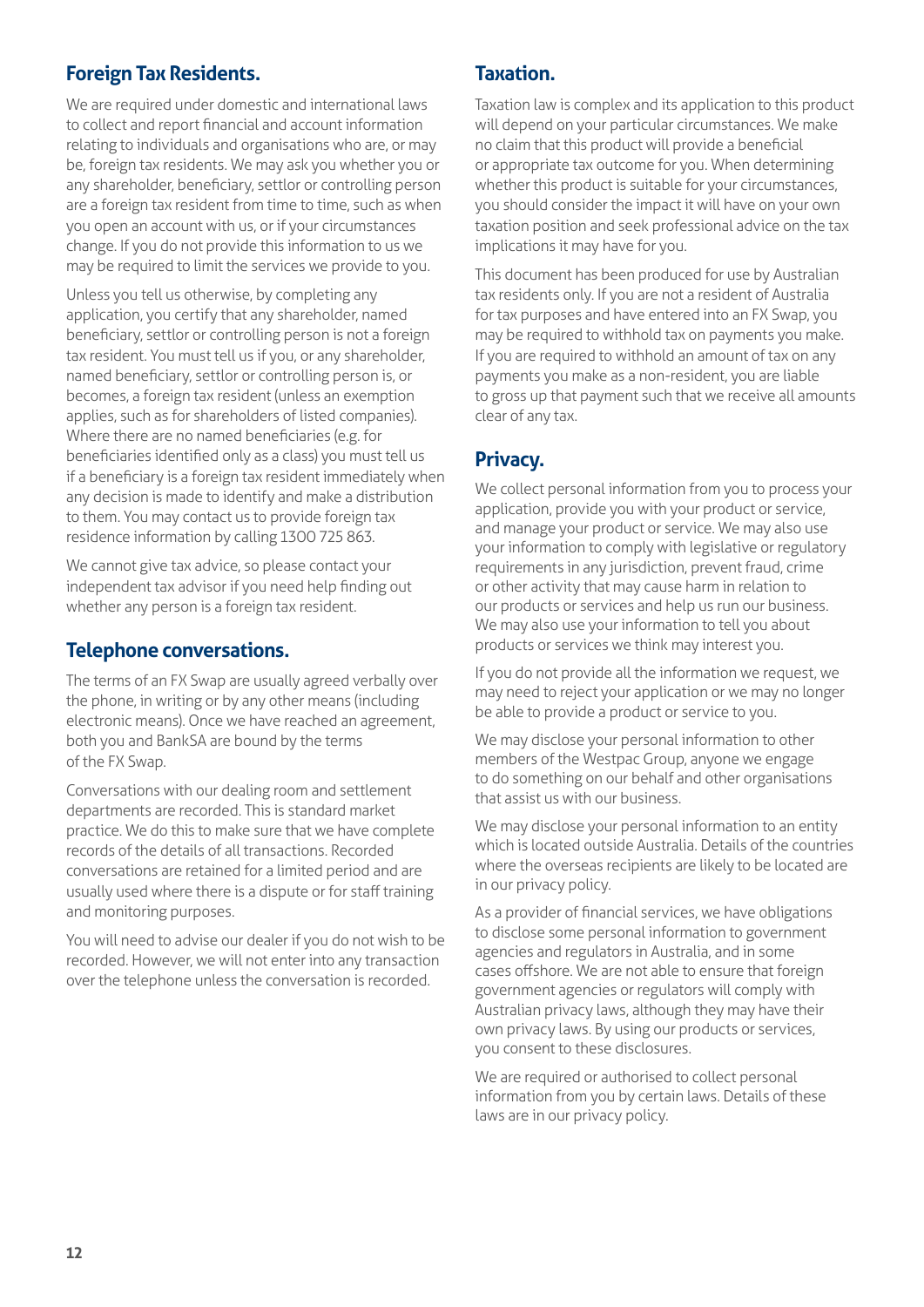<span id="page-12-0"></span>Our privacy policy is available at **banksa.com.au** or by calling 13 13 76. It covers:

- how you can access the personal information we hold about you and ask for it to be corrected;
- how you may complain about a breach of the Australian Privacy Principles or a registered privacy code and how we will deal with your complaint; and
- how we collect, hold, use and disclose your personal information in more detail.

We will update our privacy policy from time to time.

Please call us on 13 13 76 or visit any of our branches if you do not wish to receive marketing communications from us.

# **Providing us with another person's personal information.**

If you provide us with another person's personal information (as defined in the *Privacy Act 1988* (Cth) or any variation or replacement of it ("**Privacy Act**")) in connection with this PDS, you confirm that you have notified the person (or otherwise made them aware) that we will collect, use, hold and disclose their personal information in accordance with any privacy notice we provide to you or, in the absence of a privacy notice, our privacy policy (as updated from time to time).

You must comply with the Privacy Act in relation to any personal information you provide to us in connection with this PDS, and if you engage in activities in a jurisdiction other than Australia, you must comply also with the privacy laws in that jurisdiction.

# **External service providers.**

We may subcontract any of our rights and obligations to another person in Australia or overseas.

We may disclose or share any information you provide to us with any such person. Details of the countries where the overseas recipients are likely to be located are in any privacy notice we may provide to you or in the absence of a privacy notice our privacy policy (as updated from time to time).

# **Dispute resolution.**

Sometimes you may want to talk about problems you are having with us. Fixing these problems is very important to us. We've put in place ways of dealing with your issues quickly and fairly.

#### **Please talk to us first.**

We aim to resolve your complaint at your first point of contact with us. Our contact details are set out on the back cover.

#### **What to do if you are still unhappy.**

|               | <b>Online: www.afca.org.au</b>            |
|---------------|-------------------------------------------|
| Email:        | info@afca.org.au                          |
| <b>Phone:</b> | 1800 931 678 (free call)                  |
| Mail:         | Australian Financial Complaints Authority |
|               | GPO Box 3                                 |
|               | Melbourne VIC 3001                        |

You can also contact the Australian Securities & Investments Commission (ASIC) to make a complaint and to obtain further information about your rights. They have a freecall Infoline on 1300 300 630 or visit [asic.gov.au](http://asic.gov.au)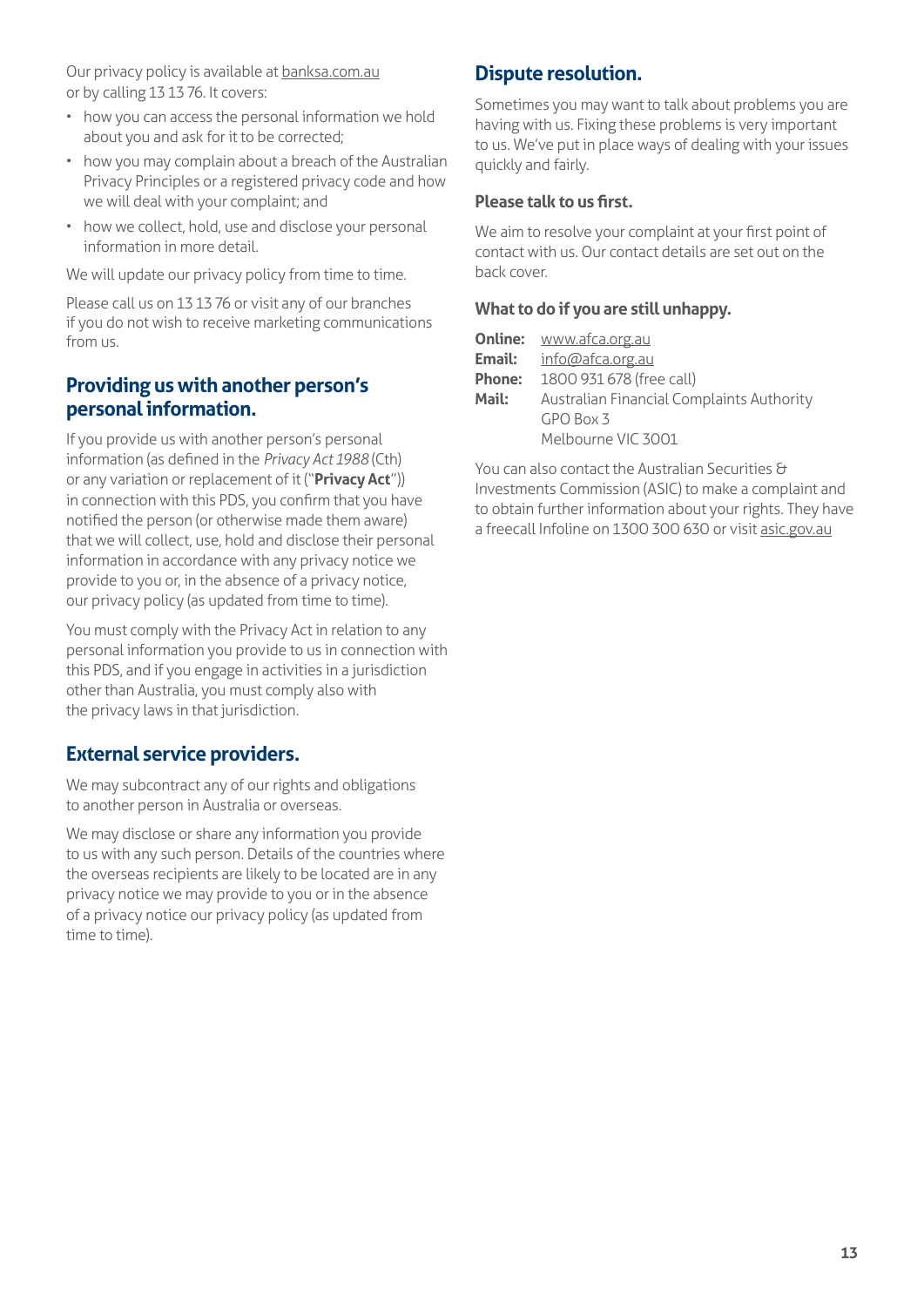# <span id="page-13-0"></span>**Glossary.**

To help you to understand this PDS, the meanings of some words used in this PDS are set out below.

**AUD** means Australian dollars.

**BankSA, we** or **us** means BankSA, a division of Westpac Banking Corporation (ABN 33 007 457 141, AFSL No 233714).

**Clear Funds** means funds that are immediately available on settlement.

**Confirmation** means a letter confirming the terms of a particular FX Swap.

**Contract Amount** means the agreed amount as set out as such in the Confirmation. It is the amount to be exchanged under the FX Swap on the relevant leg.

**Currency Pair** means the two currencies applying in respect of an FX Swap. The Currency Pair must be acceptable to BankSA.

**First Leg** means the Value Date specified in the confirmation on which the initial exchange of currencies will take place. Also referred to as Front Leg or Near Leg.

**Forward Exchange Contract** means an FX Transaction where the Value Date is more than two business days after the Trade Date.

**FX Swap** or **Foreign Exchange Swap** means the product the subject of this PDS,

**FX Transaction** or **Foreign Exchange Transaction** means an agreement to exchange one currency for another at an agreed rate on an agreed date.

**Global Foreign Exchange Rate** means the exchange rate for the FX Transaction Currency Pair that is based on the price of one or more actual foreign exchange transactions in the Global Market involving the Currency Pair (or crossrates constituting the Currency Pair). This rate will be determined by BankSA in good faith and in a commercially reasonable manner.

**Global Market** means the global spot foreign exchange market, open continuously from 5.00am Sydney time on a Monday in any week to 5.00pm New York time of the Friday of that week.

**Historical Rate Rollover** or **HRR** means the process by which the Value Date of an existing FX Transaction is effectively adjusted

**Rate of Exchange** means the agreed exchange rate at which the Currency Pair will be exchanged on the Value Date.

**Second Leg** means the Value Date specified in the confirmation on which the re-exchange of currencies will take place. Also referred to as Back Leg or Far Leg.

**Spot Contract** means an FX Transaction where the Value Date is two days after the Trade Date.

**Spot Exchange Rate** means the price of one currency in terms of another currency for delivery two business days after the Trade Date.

**Swap Margin** means the difference between the Rate of Exchange on the First Leg of the FX Swap and the Rate of Exchange on the Second Leg of the FX Swap. It is a function of the interest rate differential between the two currencies that make up the selected Currency Pair for the specified period, as determined by BankSA.

**Trade Date** means the date an FX Transaction is entered into.

**USD** means United States dollars.

**Value Date** means the date set out as such in the Confirmation for the First Leg and the Second Leg of the FX Swap. It is the date on which the Currency Pair will be exchanged.

**Value Today Contract** means an FX Transaction where the Value Date is the same day as the Trade Date.

**Value Today Exchange Rate** means the price of one currency in terms of another currency for delivery on the Trade Date.

**Westpac Group** means Westpac and its related bodies corporate.

**you** or **your** means the customer entering into an FX Transaction.